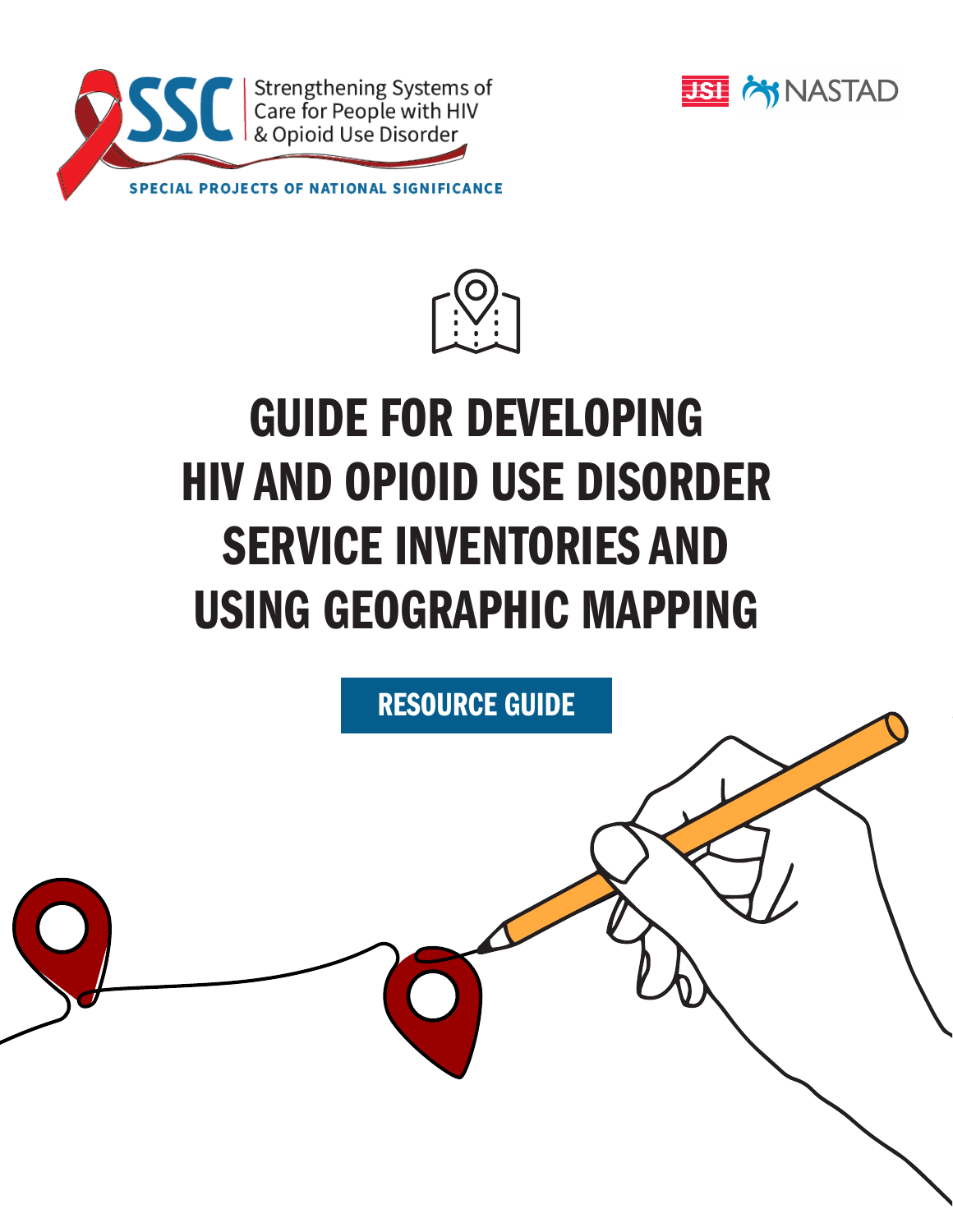*The HRSA-funded Ryan White HIV/AIDS Program Special Projects of National Significance (SPNS) initiative Strengthening Systems of Care for People with HIV and Opioid Use Disorder (OUD) provides coordinated technical assistance across HIV and behavioral health/substance use service providers. The project aims to enhance system-level coordination and networks of care among Ryan White HIV/AIDS Program recipients and other federal, state, and local entities. The purpose of this initiative is to ensure that people with HIV and OUD have access to care, treatment, and recovery services that are client-centered and culturally responsive.*

*This product was supported by the Health Resources and Services Administration (HRSA) of the U.S. Department of Health and Human Services (HHS) under grant number U90HA33190 as part of a financial assistance award totaling \$2,095,039, with 100 percentage funded by HRSA/HHS and \$0 amount and 0 percentage funded by a nongovernment source. The contents are those of the author(s) and do not necessarily represent the official views of or an endorsement by HRSA/HHS or the U.S. Government.*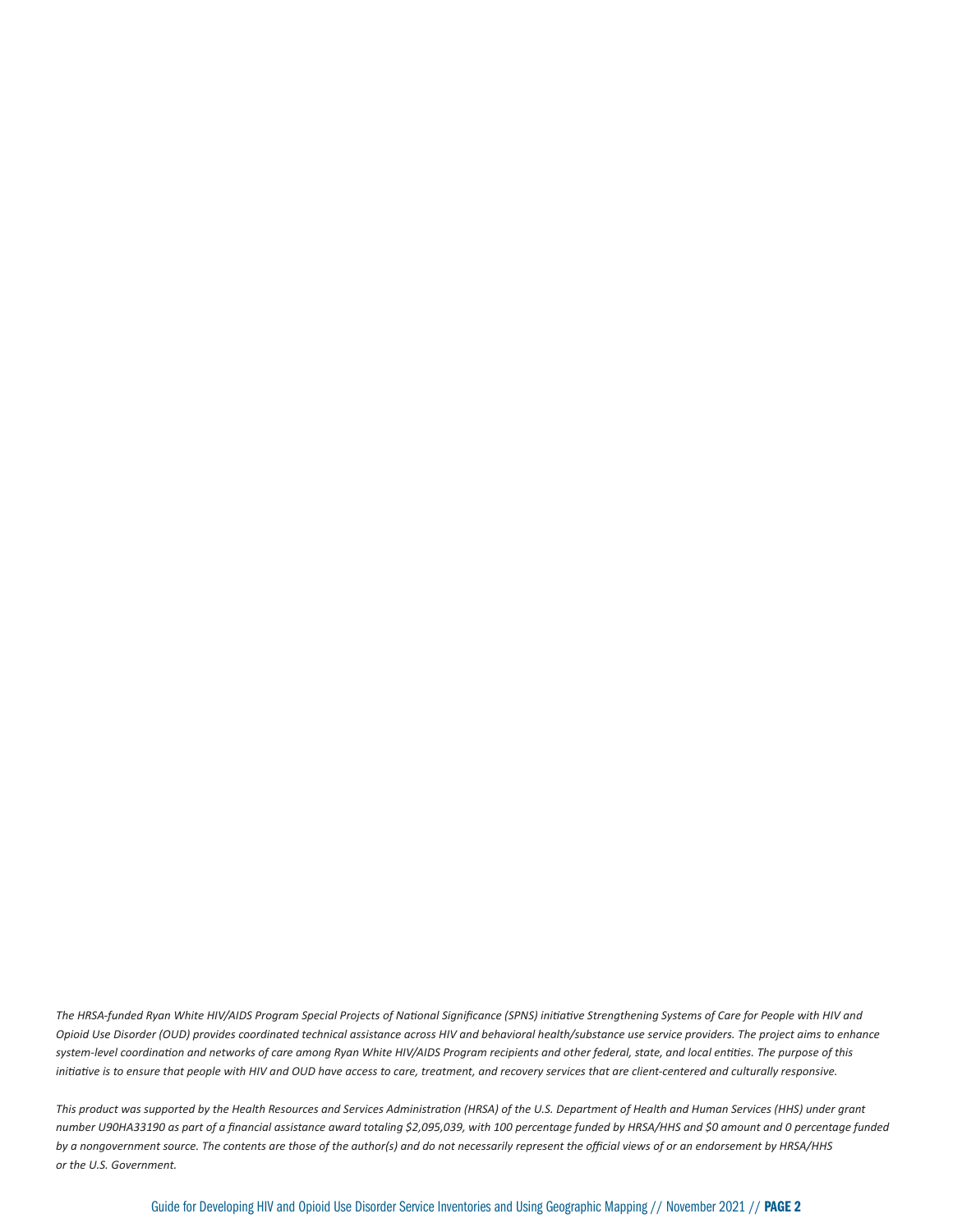## TABLE OF CONTENTS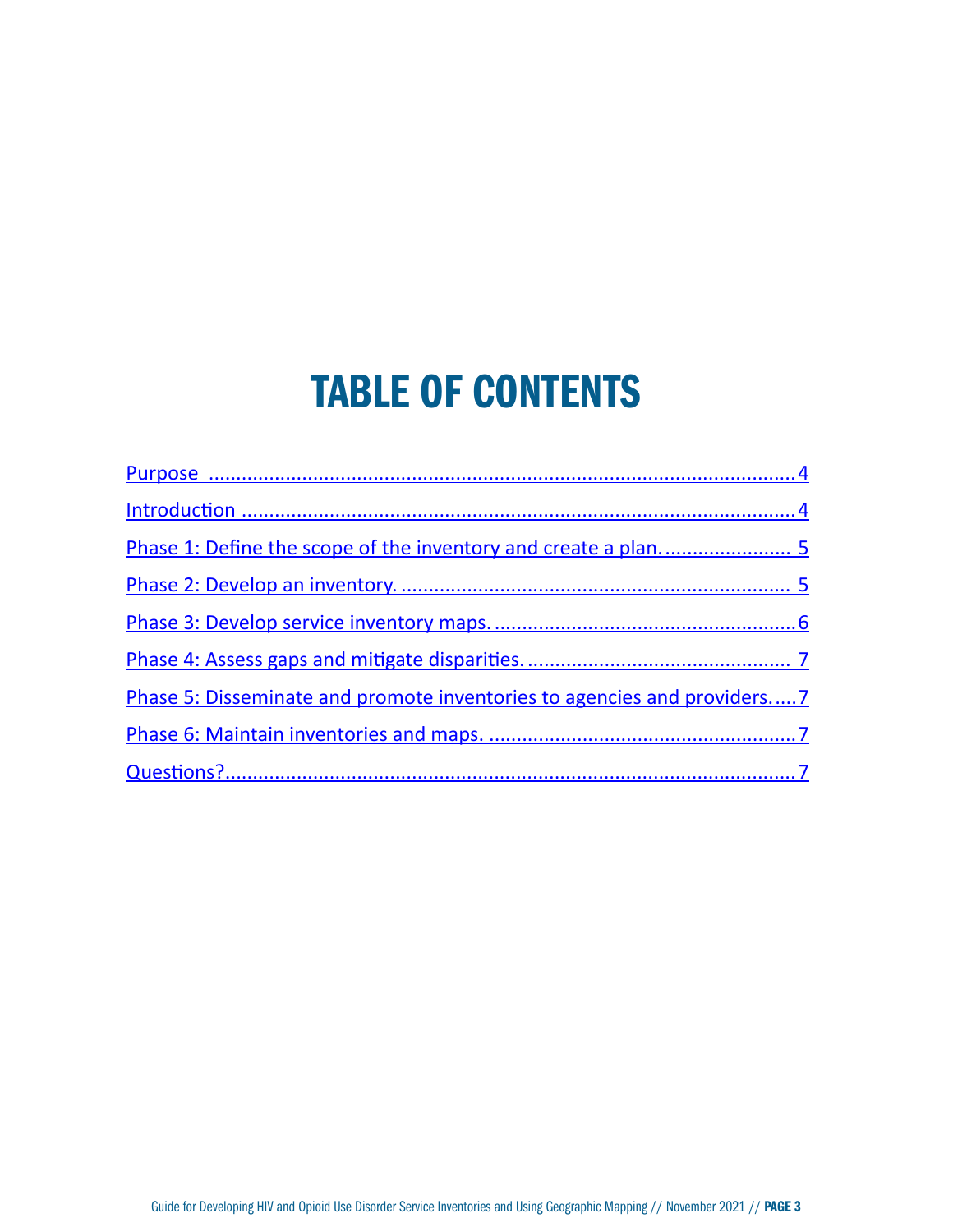## <span id="page-3-0"></span>PURPOSE

This guide offers considerations for how state agency staff can develop and maintain an accessible, HIV and opioid use disorder (OUD) service inventory. This guide can be used by state agency HIV and OUD staff to:

- Understand the purpose and use of an HIV and OUD service inventory.
- Create and maintain a combined inventory of HIV and OUD services and organizations by geographic area/county/region throughout the state.
- Develop a plan to create a geographic map for state agency HIV and OUD staff, clinical staff, case managers, behavioral health providers, and other agencies and staff involved in the HIV and OUD systems.

### INTRODUCTION

For many people with HIV or OUD, the need for HIV and OUD care intersects, and may include treatment for viral hepatitis, other substances, mental health, and other chronic conditions. Navigating two or more care systems can be challenging for clients and their providers. Agency staff are often well-connected within their own system, but may not have a comprehensive understanding of available resources and services outside their network. This gap hinders the capacity of HIV providers to facilitate referrals to OUD services and vice versa, which prevents clients from accessing support that could enhance their ability to stay healthy and in care.

By developing a combined HIV and OUD service inventory (a complete and comprehensive list of agencies and their services) and accompanying geographic map(s) of resources, staff within each system will be able to increase their knowledge of available services, expedite the referral process across systems, and identify where resources are located and where gaps and disparities in service provider locations exist. As a result, state agencies will be able to determine where resources need to be directed moving forward.

This guide can be used in tandem with the Service Mapping Data Collection Template, which will help in the development of a comprehensive inventory and map of the HIV and substance use systems of care in a state. The template will assist in identifying the various sites one agency might have as well as the associated HIV and/or OUD services provided.

## QUESTIONS?

Email us at [ssc@jsi.com](mailto:ssc%40jsi.com?subject=) or contact your JSI or NASTAD TA lead to explore opportunities to discuss this topic with other state partners.

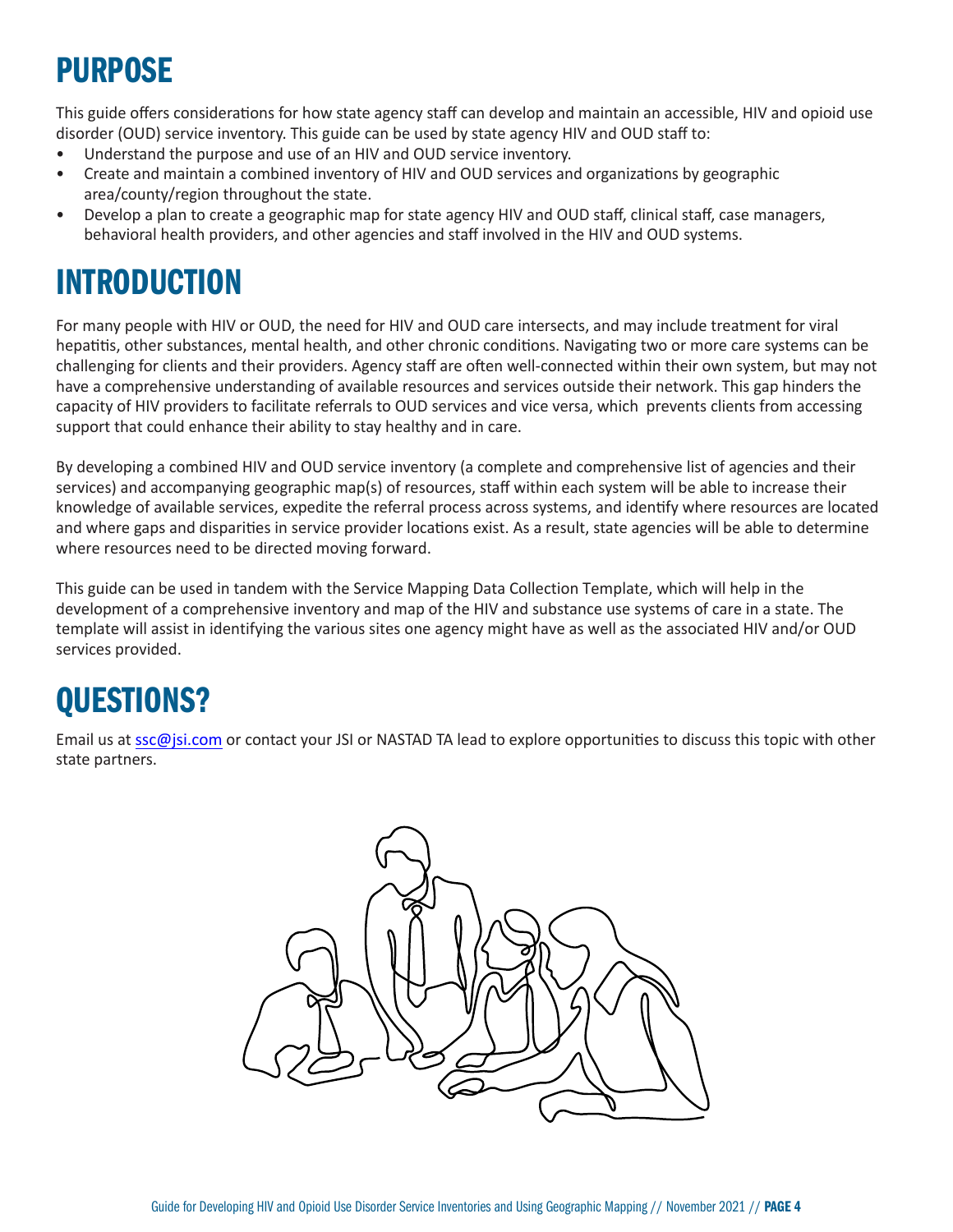#### Phase 1: Define the scope of the inventory and create a plan.

<span id="page-4-0"></span>In the first phase, state agency HIV and OUD staff should examine the general service needs of people with HIV and OUD; the need for a combined HIV and OUD inventory (or inventories); interest of providers within their jurisdiction to use an inventory; gaps in current resources; and availability of staff and other personnel to develop the service inventory and geographic maps.

The following questions will help state agency HIV and OUD staff develop a plan and outline the activities, resources and staff needed to develop the HIV and OUD service inventory and maps.

- What resources (e.g., spreadsheets, reports, online inventories) exist that include information about HIV and OUD services in the state?
- What additional resources are needed to develop a combined inventory and map(s)?
- Which staff have the capacity and knowledge of the HIV and OUD systems to develop an inventory? Who should be responsible for leading and organizing this process?
- Who has access to both systems and should be involved in this process?
- What are the current (if any) internal processes for preparing an inventory of services within the HIV system?
- What are the current (if any) internal processes for preparing an inventory of services within the OUD system?
- What will be the most user-friendly modality to access the inventory for service organization staff (i.e., a website, an app, a printed booklet)? Consider internet and computer access, ease of use and the service settings for staff and client interactions.
- What is the ideal format for the final product(s)? How will they be maintained?
- What is a realistic timeline for completing this process?
- How could the processes for a combined inventory be simplified?

Once the above questions are answered, create a work plan for the development of the inventory based on the goal and scope of the inventory.



#### Phase 2: Develop an inventory.

In this phase, state agency HIV and OUD staff should work collaboratively with relevant partners to:

- 1. Identify data collection criteria.
- 2. Collect and compile data.
- 3. Build the inventory.



#### Phase 2.1: Identify data collection criteria: Determine the essential data elements that inform HIV and OUD care decision-making.

State agency HIV and OUD staff may choose to use or adapt the accompanying inventory template to start developing an HIV and OUD service inventory. The following questions will help state agency HIV and OUD staff generate a list of data elements to collect:

- What is the geographic area (a metropolitan area, a jurisdiction, a state) do you want to create an inventory for?
- What data elements for each service area should be collected? Consider identifying required vs optional elements for both HIV and OUD services.
- What services should be featured and prioritized? In addition to HIV and OUD service information, the

inventory should also capture polysubstance use, viral hepatitis, and other related services available in the state.

- How much information should the inventory include? What information is the most useful and critical in making a decision about a client's care?
- What other information would be valuable to highlight (e.g., payment options, public transportation access, shelters, foodbanks)?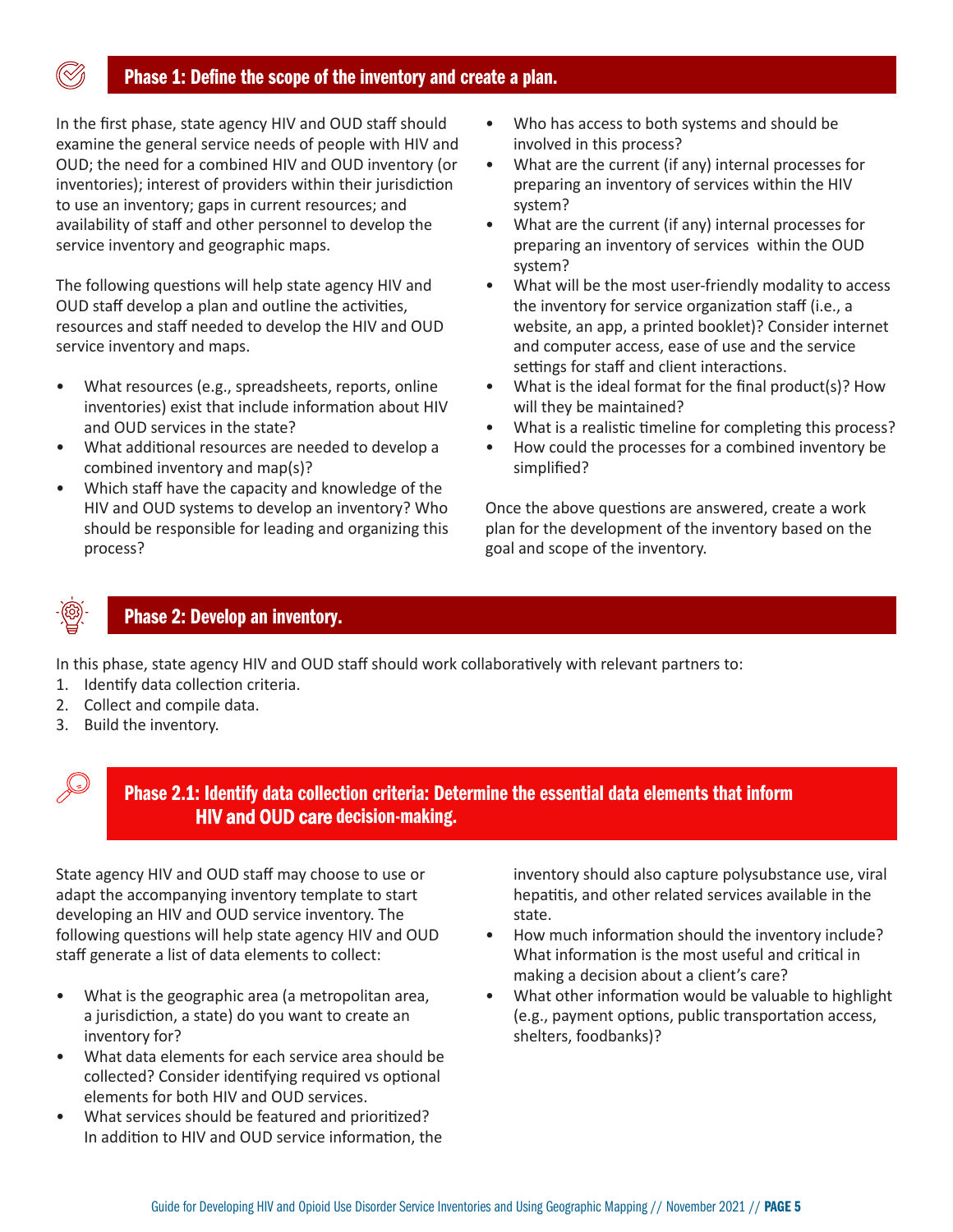<span id="page-5-0"></span>

#### Phase 2.2: Collect and compile data: Generate a list of agencies and their available services.

Once the data collection criteria have been defined, edit the inventory template or create a data collection tool to collect and compile the list of agencies.

- Which organizations provide HIV services within the defined geographic area and match the required data elements?
- Which organizations provide OUD services within the defined geographic area and match the required data elements?
- How will data be collected from the designated organizations? Options include an online survey, sending an excel template to be completed by each organization, having a team member of this coordinating effort complete all the information in collaboration with each agency, facilitating a working meeting in which each organization spends an allotted amount of time completing their section and the coordinator of this effort compiles all information into one document, etc.
- How will the data be reviewed and standardized?



#### Phase 2.3: Build the inventory.

Depending on the modality used to access the inventory (i.e., website, app, online database, printed booklet, etc.) additional phases will need to be identified and included in the inventory development work plan. It is important to consider the most user-friendly option to ensure the inventory is widely used.

• How will data be compiled/built into the inventory?



State agency HIV and OUD staff must consider all the necessary steps to develop the functionality of their inventories, especially for web-based inventories, including design, live vs. periodic updates, menu structure, search options, and geographic mapping functionality.

#### Phase 3: Develop service inventory maps.

Maps can be developed to provide a visual representation of the key data elements from the service inventory. Developing maps can illustrate the proximity of services as well as the service area gaps within specific geographic areas such as neighborhoods, counties, and regions in the state. State agency HIV and OUD staff staff should identify which service and prevalence data would be most useful to highlight for partners, providers, and/or clients who will use the inventory mapping. The following questions will help identify the information to include in the service inventory maps:

- What services should be highlighted?
- What are the geographic areas of focus (city, county, state)?
- How much information should the maps present?
- Where are harm reduction services located?
- What other information would be valuable to highlight (e.g., payment options, public transportation access, shelters, foodbanks)?
- Which staff have the capacity to develop maps? Who should be responsible for this phase in the process?

The actual map development will need to be completed by a staff person with geographic information system (GIS) mapping skills or an outside consultant may need to be hired. Specific software such as ESRI's ArcGIS Desktop GIS software is needed to create an inventory map. Other options include Tableau data visualization software or QGIS, an open source desktop GIS software. Additional phases will need to be added to the work plan to include the inventory mapping development.